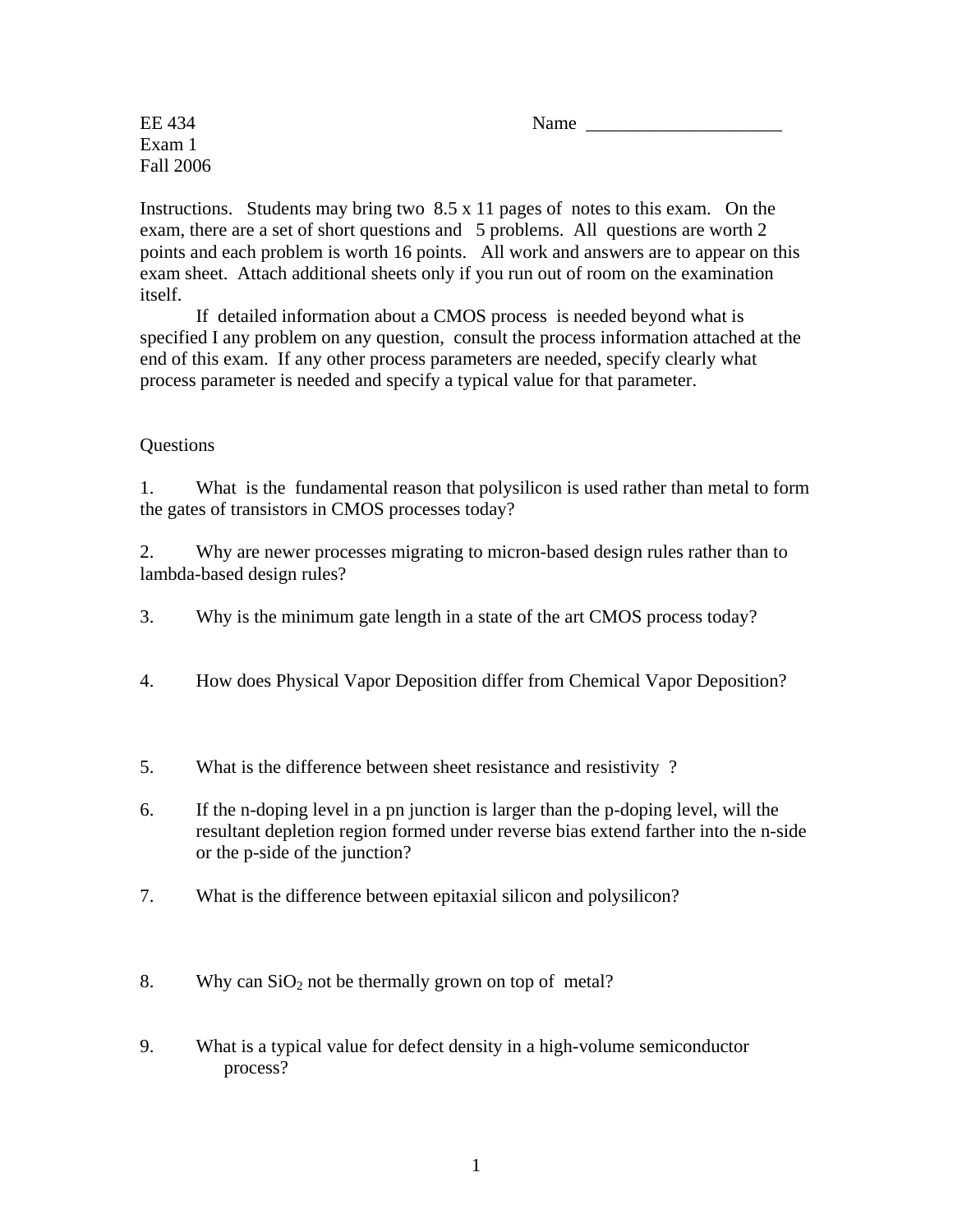10. Three methods for creating capacitors in a semiconductor process were discussed. What are they?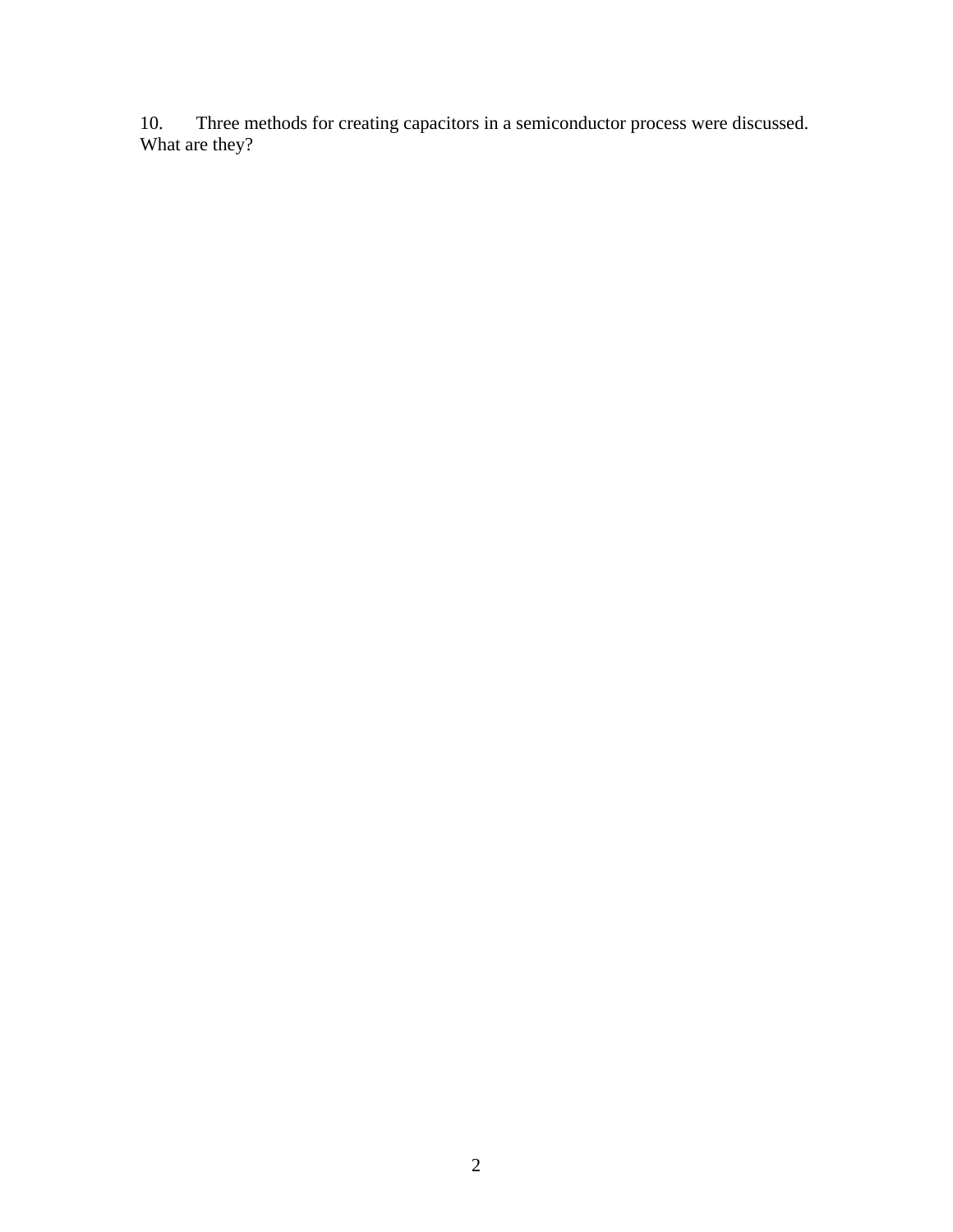Problem 1 Assume you need to make a decision about whether it is economically viable to fabricate an integrated circuit in a CMOS process with 12inch wafers that cost \$2600 each. The customer indicated that the market will can support at most a good die cost of \$1.40. What is the maximum die area and that can be used for this design if you must keep the good die cost within the \$1.40 budget? Assume the only die loss is due to hard faults and the defect density is  $1.5/cm<sup>2</sup>$ .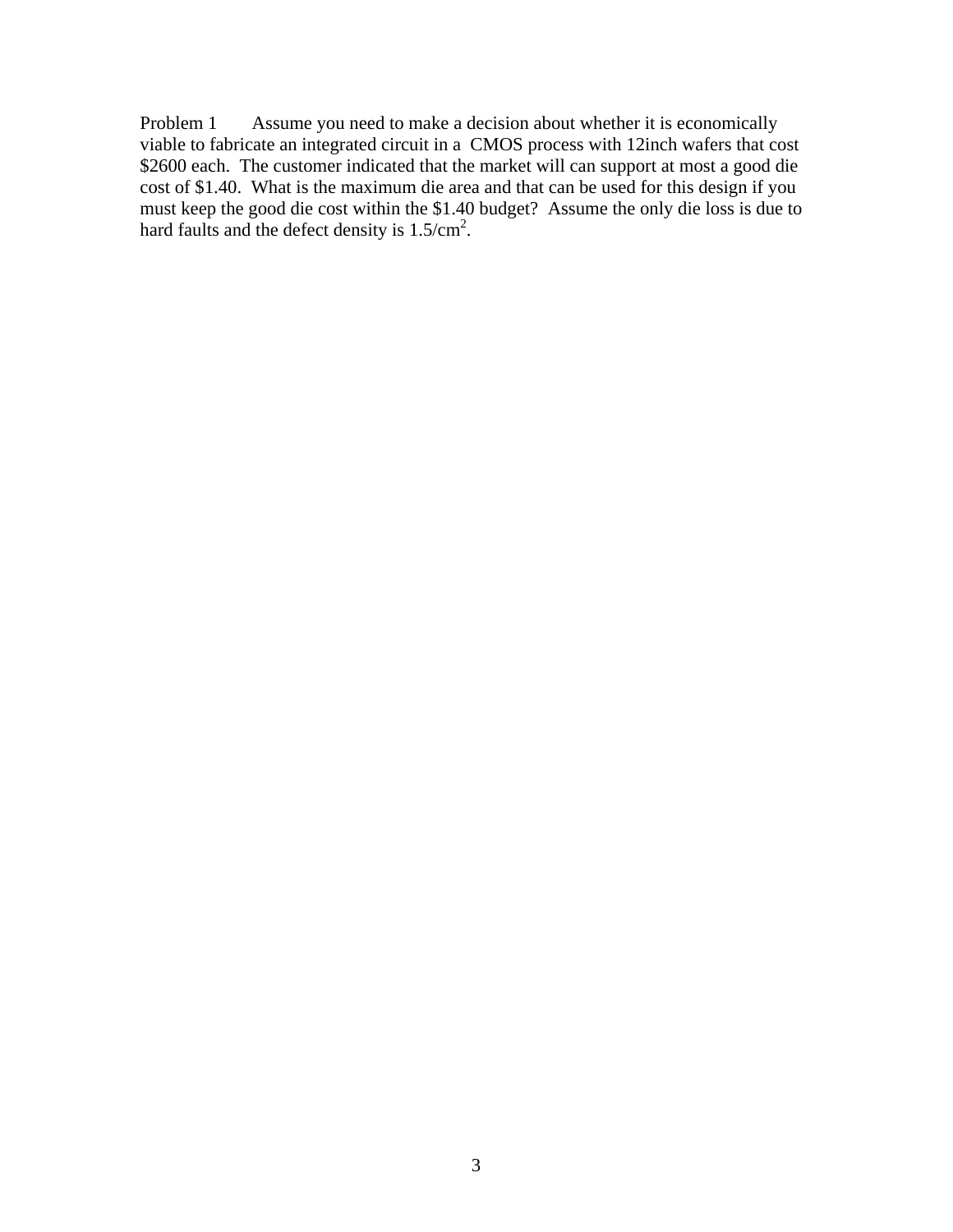Problem 2 A static CMOS inverter is driving a load capacitance of  $C_L$ =500fF as shown in the circuit diagram below. If an ideal 5V pulse is applied at the input, determine the rise and fall times of the inverter. Assume the transistor  $M_1$  has width of 20µ and length of 1µ and transistor  $M_2$  has a length of 2µ and a width of 5µ. The supply voltage is  $V_{DD} = 5V$ .

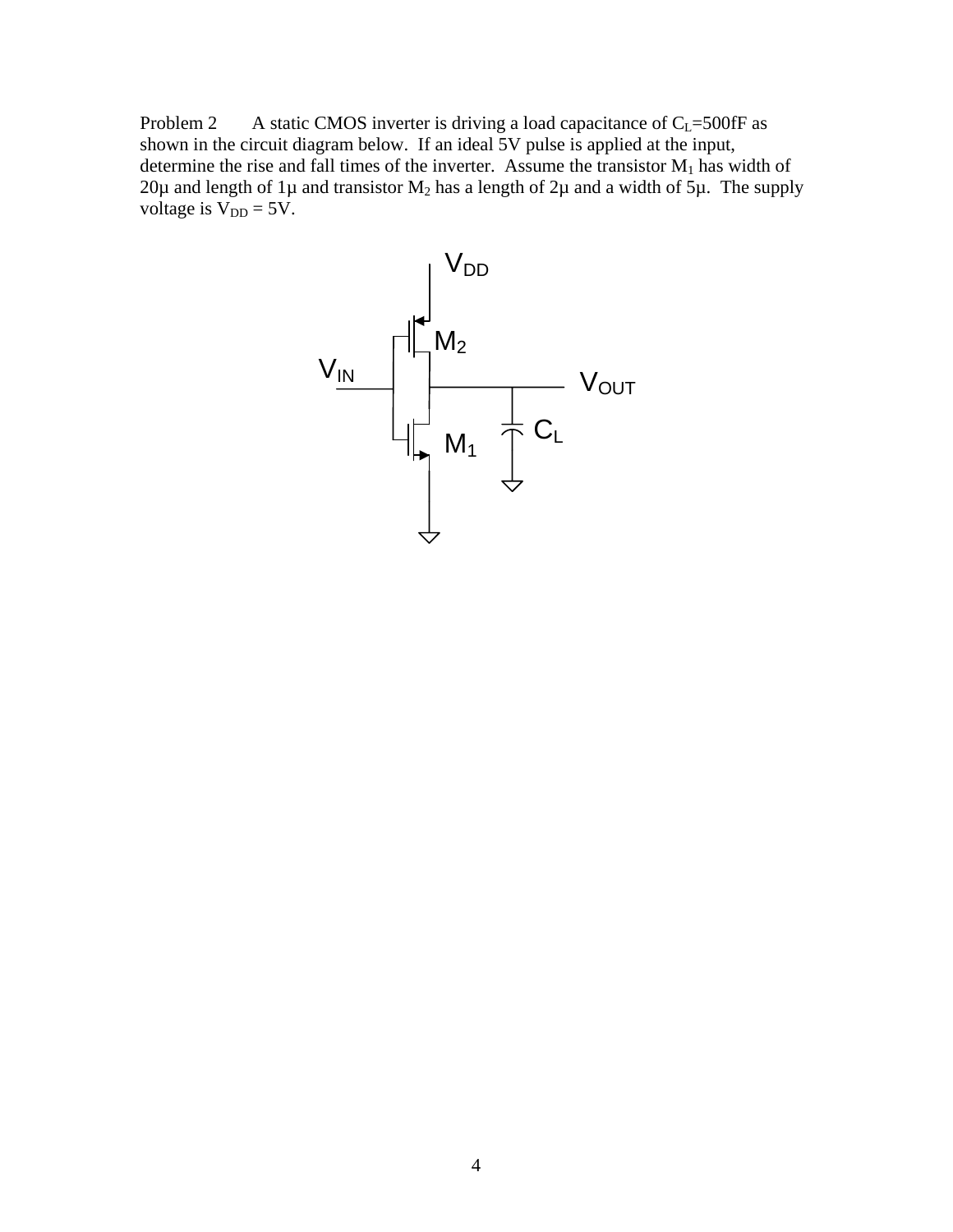Problem 3 The routing to two circuit blocks (shown in shaded blue) designed in the AMI 0.5u process, is shown. Two bonding pads denoted with the letters A and B are also shown. This routing is not to scale but the key dimensions are given. If a dimension is not given, you may assume it is arbitrarily small or that the feature does not contribute to any interconnect problems. The red is Poly 1 and the blue is Metal 1. Both are 1u wide. The two loads are nominally 500 ohms and the goal of the designer was to distribute a bias of V<sub>DD</sub> applied to pads A and B of 5V to the two blocks. What will the actual voltage be at the two blocks with this interconnect layout?

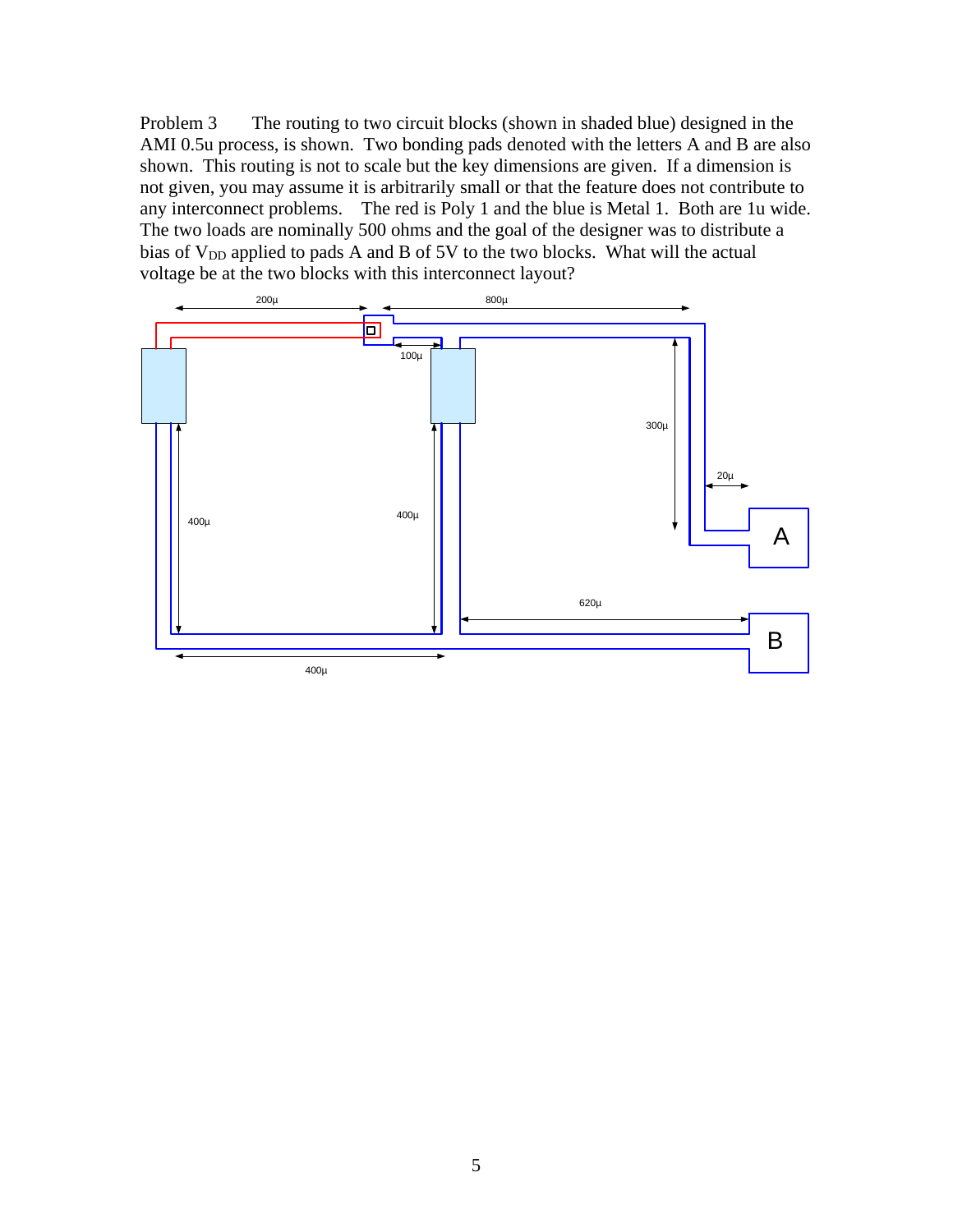Problem 4 The layout of a circuit designed in the AMI 0.5u CMOS process is shown. Determine the current  $I_D$  that will flow in this circuit. (the color codes are Red- Poly 1, Green- n-active, Blue – Metal 1 and Black – contact. Use the process parameters listed on the last page of this exam to solve this problem.

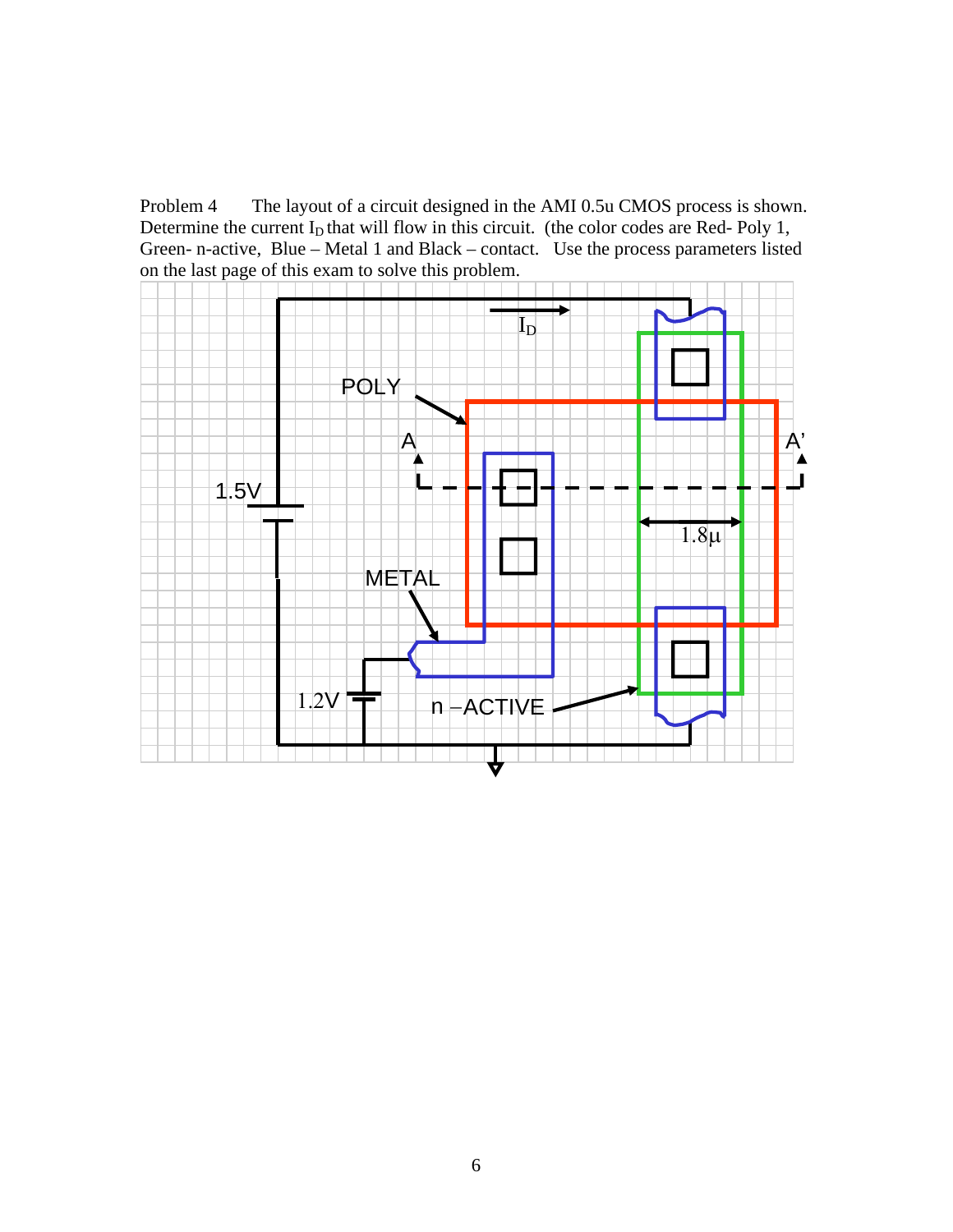Problem 5 Sketch a cross-section view of the layout shown in Problem 4 along the AA' cross section line.